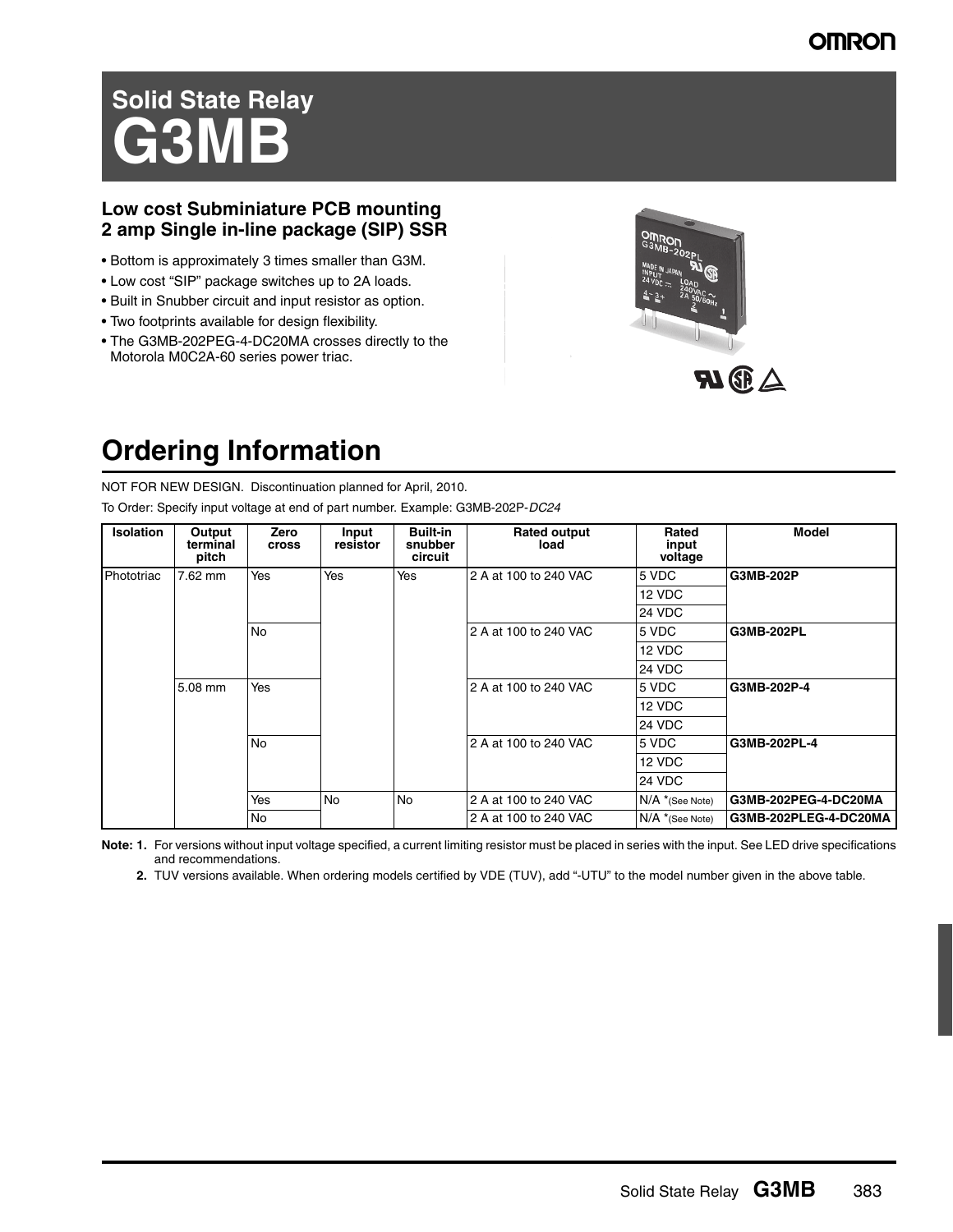# **Specifications**

# ■ **Input Rating**

# **Models with Input Resistor**

| <b>Rated voltage</b> | <b>Operating range</b> | Input impedance                               | <b>Voltage Levels</b>   |                         |
|----------------------|------------------------|-----------------------------------------------|-------------------------|-------------------------|
|                      |                        | (-UTU Models)                                 | Must operate<br>voltage | Must release<br>voltage |
| 5 VDC                | 4 to 6 VDC             | 440 $\Omega$ ±20% (300 $\Omega$ ±20%)         | 4 VDC max.              | VDC min.                |
| 12 VDC               | 19.60 to 14.40 VDC     | 1k Ω ±20% (750 Ω ±20%)                        | 9.6 VDC max.            |                         |
| <b>24 VDC</b>        | 19.20 to 28.80 VDC     | $12.20$ k $\Omega$ ±20% (1.6 k $\Omega$ ±20%) | 19.2 VDC max.           |                         |

### **Models without Input Resistor**

| Input specifications | <b>Operating characteristics</b>           |              |                                                  |             |  |
|----------------------|--------------------------------------------|--------------|--------------------------------------------------|-------------|--|
| <b>Rated current</b> | Must operate current<br>Continuous current |              | Must release current<br><b>Operating current</b> |             |  |
| 20 mA DC             | 20 mA DC                                   | 7 mA DC max. | ` mA DC min.                                     | 17 to 20 mA |  |

| <b>ILED forward current</b>         | 50 mA max. |
|-------------------------------------|------------|
| Repetitive peak LED forward current | A max.     |
| <b>LED reverse voltage</b>          | 15 V max.  |

# ■ **Recommended LED Operating Conditions**

### **Models without Input Resistor**

|                             | Min.  | Standard | Max.  |
|-----------------------------|-------|----------|-------|
| <b>ILED forward current</b> | '5 mA | 10 $mA$  | 20 mA |
| Must drop voltage           |       |          |       |

# ■ Output Rating

| Model    | Rated load voltage          | Load voltage range | <b>Load current</b> | Surge current         |
|----------|-----------------------------|--------------------|---------------------|-----------------------|
| G3MB-202 | 100 to 240 VAC.<br>50/60 Hz | · VAC<br>75 to 264 | $0.10$ to 2 A       | 30 A (60 Hz.<br>cycle |

### ■ **Characteristics**

| Type                                            |                            | G3MB-202P<br><b>G3MB-202PEG</b>                          | G3MB-202PL<br>G3MB-202PLEG                                                                       |  |  |
|-------------------------------------------------|----------------------------|----------------------------------------------------------|--------------------------------------------------------------------------------------------------|--|--|
| <b>Operate time</b>                             |                            | 1/2 of load power source<br>$cycle + 1$ ms max.          | 1 ms max.                                                                                        |  |  |
| Release time                                    |                            | $1/2$ of load power source cycle $+1$ ms max.            |                                                                                                  |  |  |
| Output ON voltage drop                          |                            | 1.60 V (RMS) max.                                        |                                                                                                  |  |  |
| Leakage current                                 |                            | 1.50 mA at 200 VAC                                       |                                                                                                  |  |  |
| Non-repetitive peak surge                       |                            | 30 A                                                     |                                                                                                  |  |  |
| Output                                          | PIV (V <sub>DRM</sub> )    | 600 V                                                    |                                                                                                  |  |  |
|                                                 | di/dt                      | $40 A/\mu s$                                             |                                                                                                  |  |  |
|                                                 | dv/dt                      | 100 V/us                                                 |                                                                                                  |  |  |
| $12$ t                                          |                            | 4 $A^2$ s                                                |                                                                                                  |  |  |
| Junction temperature (Tj)                       |                            | 125°C (257°F) max.                                       |                                                                                                  |  |  |
| <b>Insulation resistance</b>                    |                            | 1,000 M $\Omega$ min. at 500 VDC                         |                                                                                                  |  |  |
| <b>Dielectric strength</b>                      |                            | 2500 VAC, 50/60 Hz for 1 minute                          |                                                                                                  |  |  |
| <b>Vibration</b>                                | <b>Malfunction</b>         | 10 to 55 Hz, 0.75 mm (0.03 in) double amplitude          |                                                                                                  |  |  |
| <b>Shock</b>                                    | <b>Malfunction</b>         | Approx. $1,000 \text{ m/s}^2$ (approx. $100 \text{ G}$ ) |                                                                                                  |  |  |
| Ambient temperature Operating<br><b>Storage</b> |                            |                                                          | -30 $\degree$ to 80 $\degree$ C (-22 $\degree$ to 176 $\degree$ F) with no icing or condensation |  |  |
|                                                 |                            |                                                          | -30° to 100°C (-22° to 212°F) with no icing or condensation                                      |  |  |
| <b>Humidity</b>                                 | 45% to 85% RH<br>Operating |                                                          |                                                                                                  |  |  |
| Weight                                          |                            | Approx. 5 g (0.18 oz)                                    |                                                                                                  |  |  |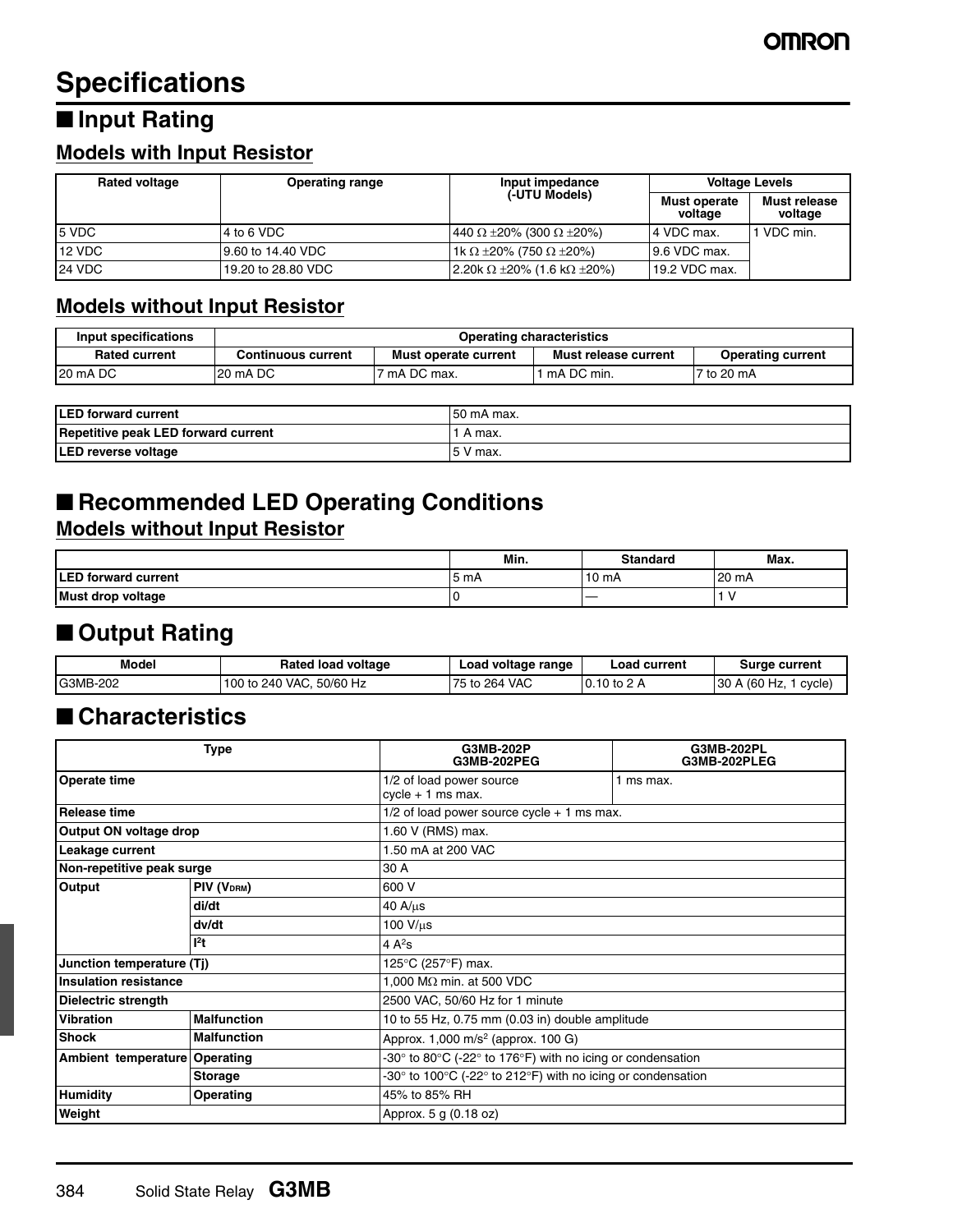# **OMRON**

**Note:** Data shown are of initial value.

# ■ **Characteristic Data**

**Load current vs. ambient temperature characteristics**



# **Dimensions**

Unit: mm (inch)

### ■ **Relays**



### **Models without "-4"** 20.5 max.  $3.9$ 4∥з l2  $0.7$  $2.54$  $7.62$

 $-10.16 -$ 

**Models with "-4"**

2.54



 $-24.5 \text{ max.}$  5.5 max.

 $0.4$  $1.4$ 

 $0.4$ 

 $1.4$ 



One cycle, non-repetitive (Keep the inrush current to half the rated value if it occurs repetitively.)





**Terminal Arrangement/ Internal Connections (Bottom View)**

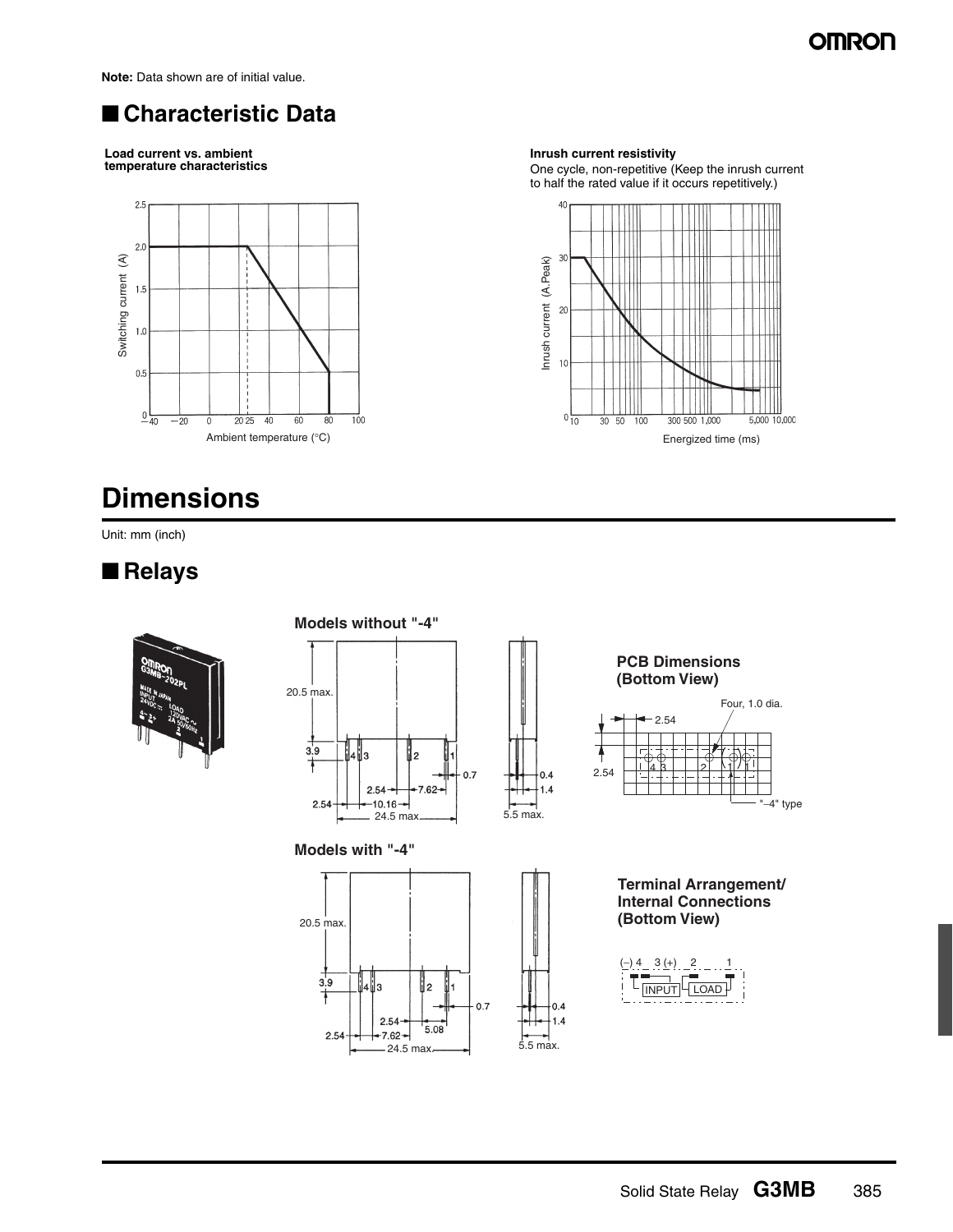# ■ **Approvals**

#### **UL Recognized (File No. E64562) - - Ambient Temp. = 40**°**C**

| <b>SSR Type</b> | Input voltage | Load type       | Load ratings               |
|-----------------|---------------|-----------------|----------------------------|
| G3MB-102P       | 5 to 24 VDC   | General purpose | 2 A. 120 VAC               |
|                 |               | Tungsten        | 1 A. 120 VAC               |
|                 |               | Motor           | 1.60 FLA/9.60 LRA, 120 VAC |
| G3MB-202P       |               | General purpose | 2 A. 240 VAC               |
| G3MB-202PL      |               | Tungsten        | 1 A. 240 VAC               |
| G3MB-202PEG     |               | Motor           | 1.60 FLA/9.60 LRA, 240 VAC |
| IG3MB-202PLEG   |               |                 |                            |

#### **CSA Certified (File No. LR35535)**

| <b>SSR Type</b> | Input voltage | Load type       | Load ratings               |
|-----------------|---------------|-----------------|----------------------------|
| G3MB-102P       | 5 to 24 VDC   | General purpose | 2 A. 120 VAC               |
|                 |               | Tungsten        | 1 A. 120 VAC               |
|                 |               | Motor           | 1.60 FLA/8.60 LRA, 120 VAC |
| G3MB-202P       |               | General purpose | 2 A. 240 VAC               |
| G3MB-202PL      |               | Tungsten        | 1 A. 240 VAC               |
|                 |               | Motor           | 1.60 FLA/8.60 LRA, 240 VAC |

**Note: 1.** The rated values approved by each of the safety standards (e.g., UL and CSA) may be different from the performance characteristics individually defined in this catalog.

**2.** In the interest of product improvement, specifications are subject to change.

# **Precautions**

See General Information Section near the back of this catalog for Solid State Precautions.

Make sure that the space between the bottom of the relay and the PCB is 0.1 mm or less. When making holes on the PCB for the relay's edge terminals, the hole diameters should be slightly smaller than the actual diameters of the edge terminals. This will reduce unnecessary space between the bottom of the relay and the PCB.

To use the SSR output for phase control, select a model that does not incorporate a zero-cross function.

The SSR case serves to dissipate heat. When mounting more than three SSRs as a group, pay attention to the ambient temperature rise and install the Relays so that they are adequately ventilated. If poor ventilation is unavoidable, reduce the load current by half.

### **Protective Component**

The input circuitry does not incorporate a circuit protecting the SSR from being damaged due to a reversed connection. Make sure that the polarity is correct when connecting the input lines.

### **Protective Element**

No overvoltage absorption element is built in. Therefore, if the G3MB is connected to an inductive load, be sure to connect the overvoltage absorption element.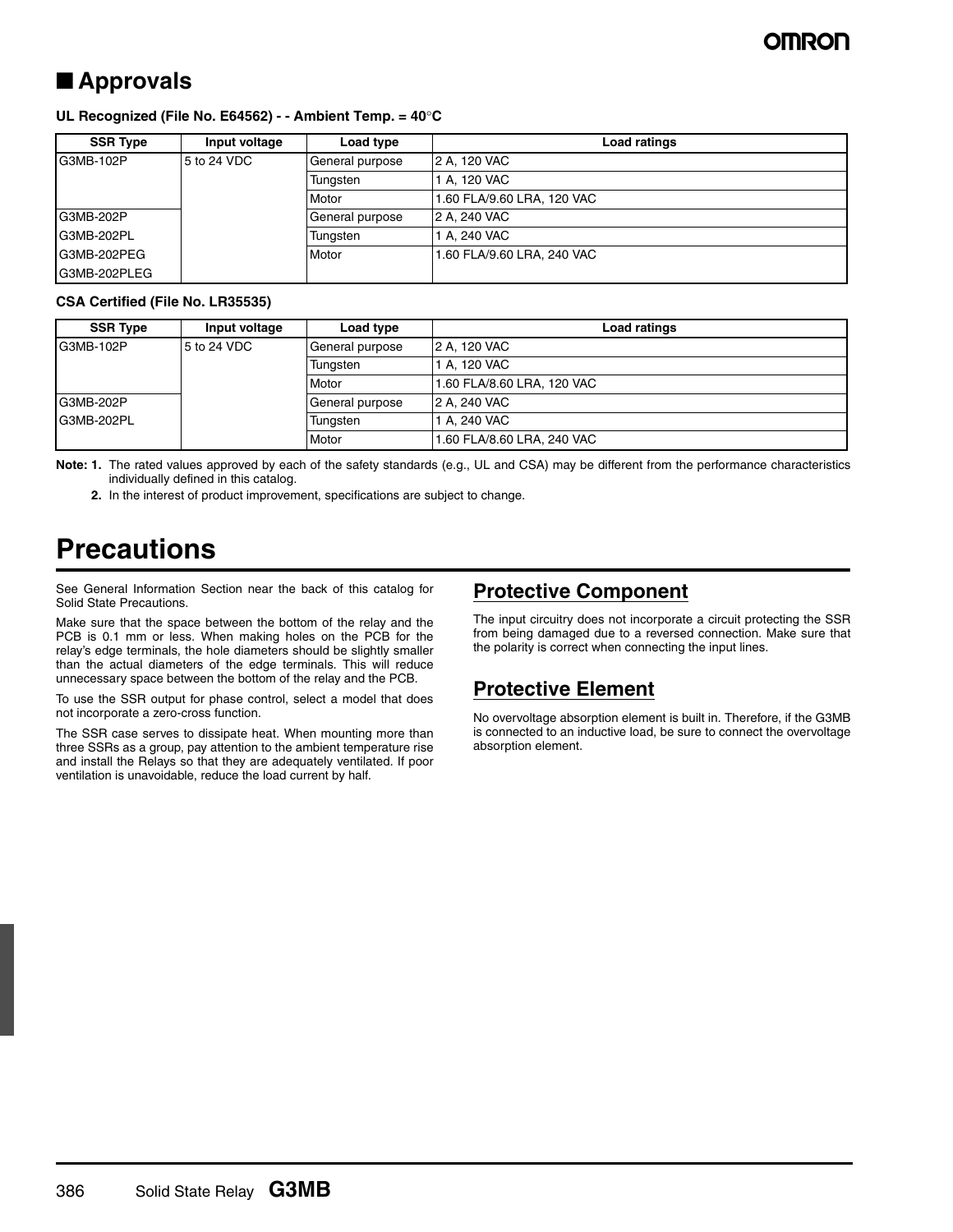### **Omron Electronic Components, LLC**

#### **Terms and Conditions of Sales**

|    | <b>I. GENERAL</b>                                                                         |
|----|-------------------------------------------------------------------------------------------|
|    | Definitions: The words used herein are defined as follows.                                |
|    | These terms and conditions<br>Terms:<br>a)                                                |
|    | Omron Electronic Components LLC and its subsidiaries<br>Seller:<br>(b                     |
|    | The buyer of Products, including any end user in section III through VI<br>(c) Buyer:     |
|    | Products and/or services of Seller<br>(d) Products:                                       |
|    | (e) Including: Including without limitation                                               |
| 2. | Offer: Acceptance: These Terms are deemed part of all quotations, acknowledgments,        |
|    | invoices, purchase orders and other documents, whether electronic or in writing, relating |
|    | to the sale of Products by Seller. Seller hereby objects to any Terms proposed in Buyer's |
|    | purchase order or other documents which are inconsistent with, or in addition to, these   |
|    | Terms.                                                                                    |

3. Distributor: Any distributor shall inform its customer of the contents after and including section III of these Terms.

#### **SALES**

- Prices: Payment: All prices stated are current, subject to change without notice by Seller. Buyer agrees to pay the price in effect at the time the purchase order is accepted by Seller. Payments for Products received are due net 30 days unless otherwise stated in the invoice. Buyer shall have no right to set off any amounts against the amount owing in respect of this invoice.
- Discounts: Cash discounts, if any, will apply only on the net amount of invoices sent to Buyer after deducting transportation charges, taxes and duties, and will be allowed only if (a) the invoice is paid according to Seller's payment terms and (b) Buyer has no past due amounts owing to Seller.
- 3. Interest: Seller, at its option, may charge Buyer 1.5% interest per month or the maximum legal rate, whichever is less, on any balance not paid within the stated terms.
- 4. Orders: Seller will accept no order less than 200 U.S. dollars net billing.<br>5. Currencies: If the prices quoted herein are in a currency other than U.S. Currencies: If the prices quoted herein are in a currency other than U.S. dollars, Buyer shall make remittance to Seller at the then current exchange rate most favorable to Seller; provided that if remittance is not made when due, Buyer will convert the amount to U.S. dollars at the then current exchange rate most favorable to Seller available during the period between the due date and the date remittance is actually made.
- 6. Governmental Approvals: Buyer shall be responsible for all costs involved in obtaining any government approvals regarding the importation or sale of the Products.
- 7. Taxes: All taxes, duties and other governmental charges (other than general real property and income taxes), including any interest or penalties thereon, imposed directly or indirectly on Seller or required to be collected directly or indirectly by Seller for the manufacture, production, sale, delivery, importation, consumption or use of the Products sold hereunder (including customs duties and sales, excise, use, turnover and license taxes) shall be charged to and remitted by Buyer to Seller.
- 8. Financial: If the financial position of Buyer at any time becomes unsatisfactory to Seller, Seller reserves the right to stop shipments or require satisfactory security or payment in advance. If Buyer fails to make payment or otherwise comply with these Terms or any related agreement, Seller may (without liability and in addition to other remedies) cancel any unshipped portion of Products sold hereunder and stop any Products in transit until Buyer pays all amounts, including amounts payable hereunder, whether or not then due, which are owing to it by Buyer. Buyer shall in any event remain liable for all unpaid accounts.
- 9. Cancellation; Etc: Orders are not subject to rescheduling or cancellation unless Buyer indemnifies Seller fully against all costs or expenses arising in connection therewith.
- 10. Force Majeure: Seller shall not be liable for any delay or failure in delivery resulting from causes beyond its control, including earthquakes, fires, floods, strikes or other labor disputes, shortage of labor or materials, accidents to machinery, acts of sabotage, riots, delay in or lack of transportation or the requirements of any government authority.
- 11. Shipping; Delivery: Unless otherwise expressly agreed in writing by Seller:
	- (a) All sales and shipments of Products shall be FOB shipping point (unless otherwise stated in writing by Seller), at which point title to and all risk of loss of the Products shall pass from Seller to Buyer, provided that Seller shall retain a security interest in the Products until the full purchase price is paid by Buyer;
	- Delivery and shipping dates are estimates only; and
	- Seller will package Products as it deems proper for protection against normal handling and extra charges apply to special conditions.
- 12. Claims: Any claim by Buyer against Seller for shortage or damage to the Products occurring before delivery to the carrier or any claim related to pricing or other charges must be presented in detail in writing to Seller within 30 days of receipt of shipment.

#### **III. PRECAUTIONS**

- Suitability: IT IS THE BUYER'S SOLE RESPOINSIBILITY TO ENSURE THAT ANY OMRON PRODUCT IS FIT AND SUFFICIENT FOR USE IN A MOTORIZED VEHICLE APPLICATION. BUYER SHALL BE SOLELY RESPONSIBLE FOR DETERMINING APPROPRIATENESS OF THE PARTICULAR PRODUCT WITH RESPECT TO THE BUYER'S APPLICATION INCLUDING (A) ELECTRICAL OR ELECTRONIC COMPONENTS, (B) CIRCUITS, (C) SYSTEM ASSEMBLIES, (D) END PRODUCT, (E) SYSTEM, (F) MATERIALS OR SUBSTANCES OR (G) OPERATING ENVIRONMENT. Buyer acknowledges that it alone has determined that the Products will meet their requirements of the intended use in all cases. Buyer must know and observe all prohibitions of use applicable to the Product/s.
- 2. Use with Attention: The followings are some examples of applications for which particular attention must be given. This is not intended to be an exhaustive list of all possible use of any Product, nor to imply that any use listed may be suitable for any Product:
	- (a) Outdoor use, use involving potential chemical contamination or electrical interference.
- (b) Use in consumer Products or any use in significant quantities.
- (c) Energy control systems, combustion systems, railroad systems, aviation systems, medical equipment, amusement machines, vehicles, safety equipment, and installations subject to separate industry or government regulations. (d) Systems, machines, and equipment that could present a risk to life or property.
- 3. Prohibited Use: NEVER USE THE PRODUCT FOR AN APPLICATION INVOLVING SERIOUS RISK TO LIFE OR PROPERTY WITHOUT ENSURING THAT THE SYSTEM AS A WHOLE HAS BEEN DESIGNED TO ADDRESS THE RISKS, AND THAT THE PRODUCT IS PROPERLY RATED AND INSTALLED FOR THE INTENDED USE WITHIN THE OVERALL EQUIPMENT OR SYSTEM.
- 4. Motorized Vehicle Application: USE OF ANY PRODUCT/S FOR A MOTORIZED VEHICLE APPLICATION MUST BE EXPRESSLY STATED IN THE SPECIFICATION BY SELLER.
- 5. Programmable Products: Seller shall not be responsible for the Buyer's programming of a programmable Product.

#### **IV. WARRANTY AND LIMITATION**

- Warranty: Seller's exclusive warranty is that the Products will be free from defects in materials and workmanship for a period of twelve months from the date of sale by Seller (or such other period expressed in writing by Seller). SELLER MAKES NO WARRANTY OR REPRESENTATION, EXPRESS OR IMPLIED, ABOUT ALL OTHER WARRANTIES, NON-INFRINGEMENT, MERCHANTABILITY OR FITNESS FOR A PARTICULAR PURPOSE OF THE PRODUCTS.
- 2. Buyer Remedy: Seller's sole obligation hereunder shall be to replace (in the form originally shipped with Buyer responsible for labor charges for removal or replacement thereof) the non-complying Product or, at Seller's election, to repay or credit Buyer an amount equal to the purchase price of the Product; provided that there shall be no liability for Seller or its affiliates unless Seller's analysis confirms that the Products were correctly handled, stored, installed and maintained and not subject to contamination, abuse, misuse or inappropriate modification. Return of any Products by Buyer must be approved in writing by Seller before shipment.
- 3. Limitation on Liability: SELLER AND ITS AFFILIATES SHALL NOT BE LIABLE FOR SPECIAL, INDIRECT, INCIDENTAL OR CONSEQUENTIAL DAMAGES, LOSS OF PROFITS OR PRODUCTION OR COMMERCIAL LOSS IN ANY WAY CONNECTED WITH THE PRODUCTS, WHETHER SUCH CLAIM IS BASED IN CONTRACT, WARRANTY, NEGLIGENCE OR STRICT LIABILITY. FURTHER, IN NO EVENT SHALL LIABILITY OF SELLER OR ITS AFFILITATES EXCEED THE INDIVIDUAL PRICE OF THE PRODUCT ON WHICH LIABILITY IS ASSERTED.
- Indemnities: Buyer shall indemnify and hold harmless Seller, its affiliates and its employees from and against all liabilities, losses, claims, costs and expenses (including attorney's fees and expenses) related to any claim, investigation, litigation or proceeding (whether or not Seller is a party) which arises or is alleged to arise from Buyer's acts or omissions under these Terms or in any way with respect to the Products.

#### **V. INFORMATION; ETC.**

- 1. Intellectual Property: The intellectual property embodied in the Products is the exclusive property of Seller and its affiliates and Buyer shall not attempt to duplicate it in any way without the written permission of Seller. Buyer (at its own expense) shall indemnify and hold harmless Seller and defend or settle any action brought against Seller to the extent that it is based on a claim that any Product made to Buyer specifications infringed intellectual property rights of another party.
- Property: Confidentiality: Notwithstanding any charges to Buyer for engineering or tooling, all engineering and tooling shall remain the exclusive property of Seller. All information and materials supplied by Seller to Buyer relating to the Products are confidential and proprietary, and Buyer shall limit distribution thereof to its trusted employees and strictly prevent disclosure to any third party.
- 3. Performance Data: Performance data is provided as a guide in determining suitability and does not constitute a warranty. It may represent the result of Seller's test conditions, and the users must correlate it to actual application requirements.
- Change In Specifications: Product specifications and descriptions may be changed at any time based on improvements or other reasons. It is Seller's practice to change part numbers when published ratings or features are changed, or when significant engineering changes are made. However, some specifications of the Product may be changed without any notice.
- 5. Errors And Omissions: The information on Seller's website or in other documentation has been carefully checked and is believed to be accurate; however, no responsibility is assumed for clerical, typographical or proofreading errors or omissions.
- 6. Export Controls: Buyer shall comply with all applicable laws, regulations and licenses regarding (a) export of the Products or information provided by Seller; (b) sale of Products to forbidden or other proscribed persons or organizations; (c) disclosure to noncitizens of regulated technology or information.

#### **VI. MISCELLANEOUS**

- Waiver: No failure or delay by Seller in exercising any right and no course of dealing between Buyer and Seller shall operate as a waiver of rights by Seller.
- 2. Assignment: Buyer may not assign its rights hereunder without Seller's written consent. 3. Law: These Terms are governed by Illinois law (without regard to conflict of laws).
- Federal and state courts in Cook County, Illinois have exclusive jurisdiction for any dispute hereunder. 4. Amendment: These Terms constitute the entire agreement between Buyer and Seller
- relating to the Products, and no provision may be changed or waived unless in writing signed by the parties.
- 5. Severability: If any provision hereof is rendered ineffective or invalid, such provision shall not invalidate any other provision.